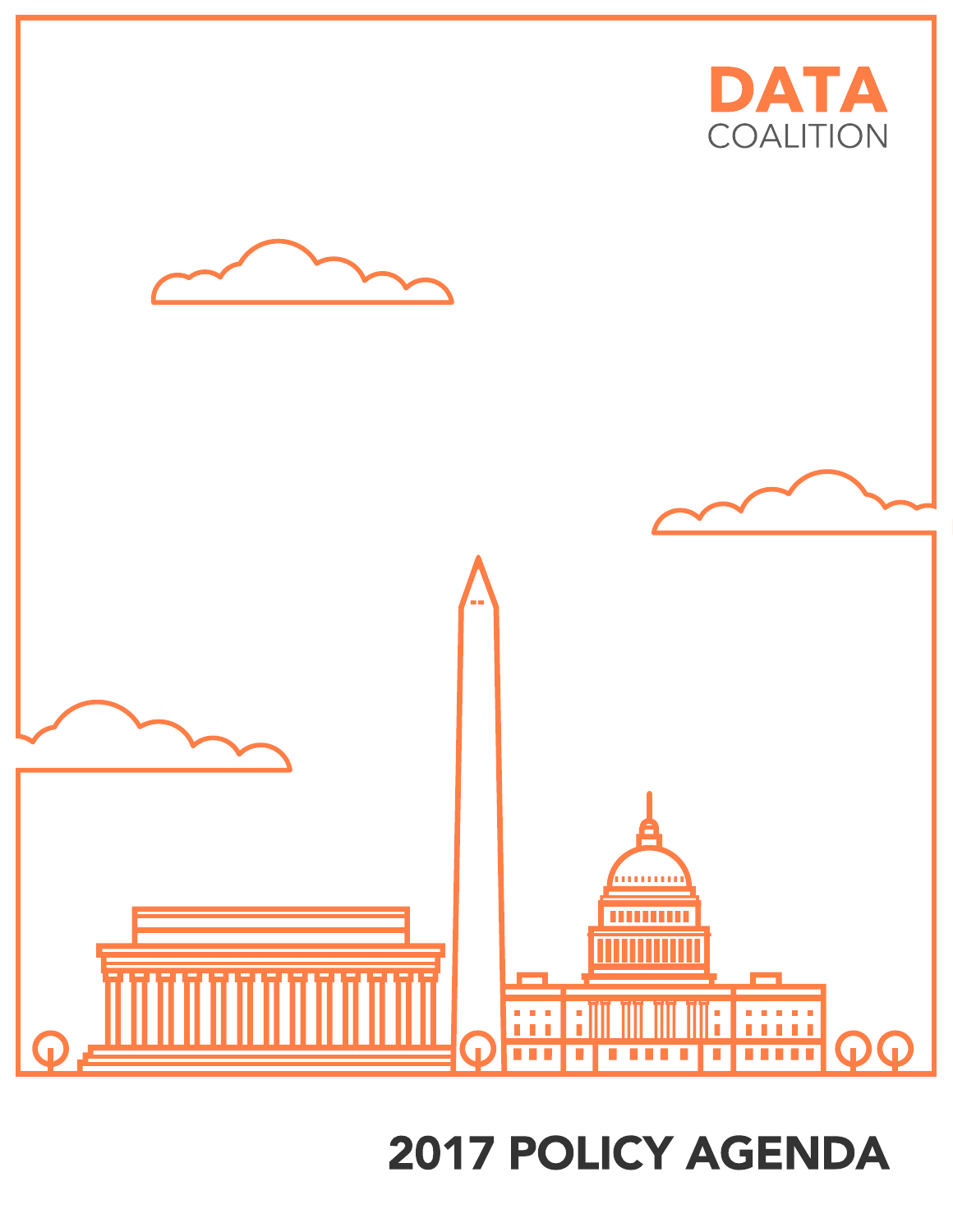

The Data Coalition seeks to transform government information into open data. Open data requires two steps: first, standardize the information using nonproprietary data elements and structures; second, publish the information for open access. Open data has three benefits: better public accountability, improved internal data-driven management, and automated reporting for cheaper compliance.

The Data Coalition focuses its advocacy efforts on transforming three key areas of public-sector information: government management, markets and economy, and law and regulation.

http://www.datacoalition.org



## GOVERNMENT MANAGEMENT

The *Digital Accountability and Transparency Act of 2014* (*DATA*  Act<sup>1</sup>) (PL 113-101<sup>2</sup>) requires the federal government to standardize and publish all spending information as open data. Every federal agency must begin reporting open spending data by May 8, 2017. The DATA Act also requires the White House to pilot how the use of standardized data formats can improve the reporting process for recipients of federal grants and contracts. A report on the success of this pilot program is due to Congress by August 9, 2017.

In 2017, the Data Coalition will encourage Congressional oversight on the DATA Act's implementation, advocate for legislation to fulfill the promise of the DATA Act, and prepare stakeholders to use open spending data when it becomes publicly available. Beyond the DATA Act, the Coalition will support a broader mandate to transform all government management information into open data.

The Coalition will continue to engage the Congressional appropriations and authorization processes to support programs critical to this effort while encouraging committee actions supporting open data throughout government management.

1 http://www.datacoalition.org/issues/data-act/

<sup>2</sup> https://www.gpo.gov/fdsys/pkg/PLAW-113publ101/pdf/PLAW-113publ101.pdf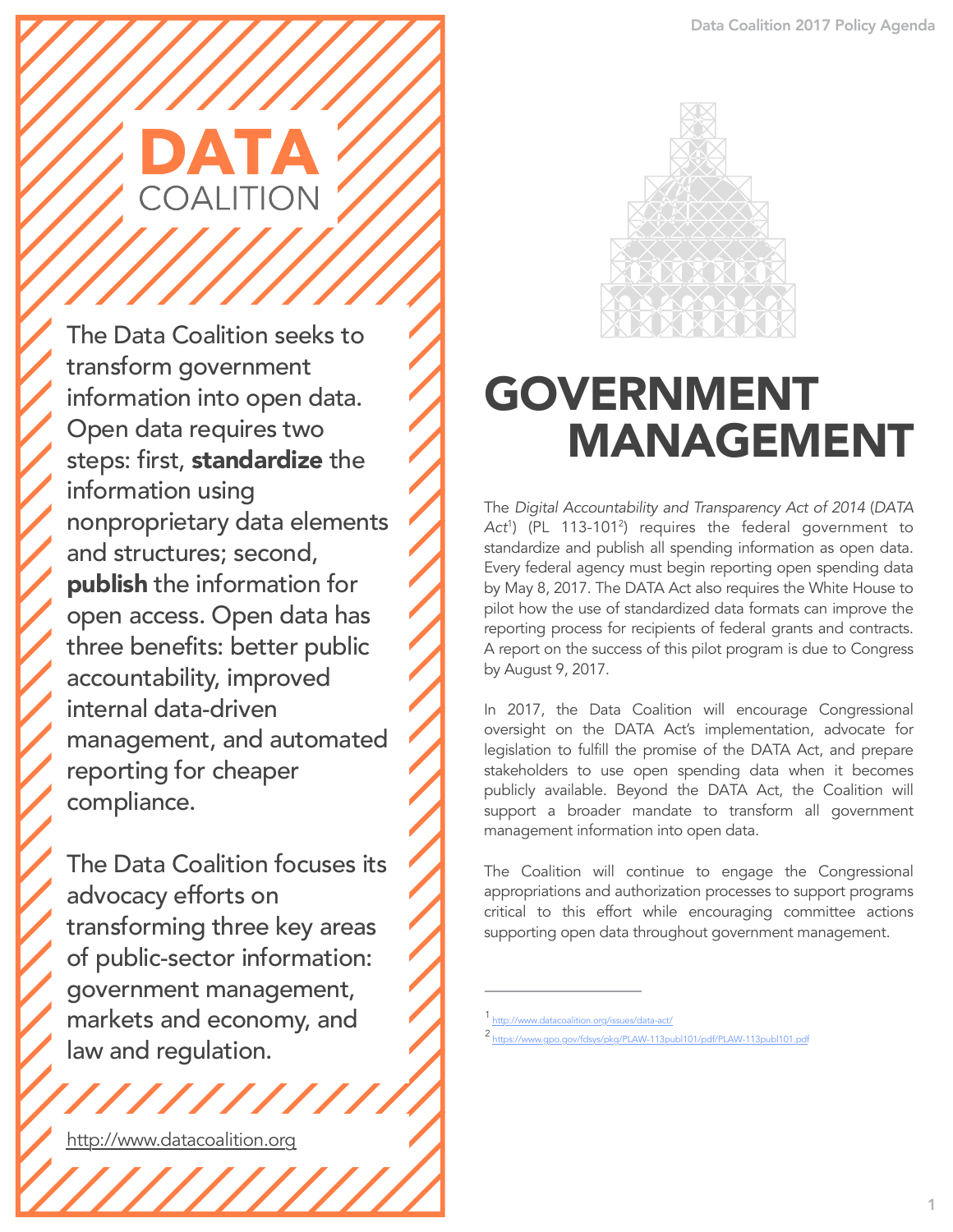1. Support *DATA Act* Implementation Through Congressional Oversight. The Coalition will advocate for full funding for agencies' *DATA Act* implementation work, encourage vigorous Congressional oversight of complete and high quality agency reporting, and encourage Congress' early, enthusiastic use of *DATA Act* data to inform spending decisions. The Coalition will also support efforts to monitor and report on data accuracy.

2. Pursue Legislative Fixes and Expansion of the *DATA Act*. It has become apparent that the *DATA Act's* full vision will only be achieved through follow-up legislation. Congress can address the following policy provisions through a single bill or smaller, standalone legislative actions:

- a. Expand the *DATA Act* to Ensure Open Data for All Federal Spending. The Coalition will seek the introduction of legislation to improve the *DATA Act* by (1) extending its data structure to cover all spending information, including category management, subaward reporting, checkbook-level payments, performance reporting, Presidential budgets, appropriations bills, and special types of transactions and funds; (2) providing better clarity on the scope of its data elements, to address executivebranch attempts to limit the law's reach; (3) providing for the permanent, sustainable governance of the data structure; (4) phasing out legacy reporting requirements that are flawed and duplicative of *DATA Act* reporting; and (5) incentivizing agencies to comply through appropriate penalties. This legislation may also centralize authority within the Treasury Department for data standardization and reports related to spending.
- b. Transform Grant Reporting into Open Data. The White House appointed the Department of Health and Human Services (HHS) to conduct a pilot program to test the use of standardized data for grant reporting, as required by Section 5 of the *DATA Act*. HHS created a data dictionary, known as the Central Data Element Repository Library (CDER Library), to identify every data element used in grant reporting across the federal government. The Coalition will advocate for HHS and the White House to continue developing the CDER Library into

 a comprehensive data structure for all reports submitted by federal grantees and for the White House to require its universal use on the front end of grant governance. The Coalition will support the expansion of HHS' pilot program into an operational prototype.

- c. Transform Contract Reporting into Open Data. The White House failed to comply with the *DATA Act's* requirement to test the use of standardized data for reports submitted by federal contractors. The Coalition will advocate for oversight and legislation to ensure compliance, or restart the *DATA Act* pilot under another agency's leadership.
- d. End Dependence on the DUNS Number. The Coalition will seek the introduction of legislation to require the federal government to end the monopoly use of the proprietary DUNS Number to identify grantees and contractors and adopt, or cross-reference, a non-proprietary data element instead.
- e. Enact Government-Wide Anti-Fraud Analytics. The Coalition will seek the introduction of legislation to create a government-wide data analytics platform within the Council of the Inspectors General on Integrity and Efficiency (CIGIE), empowered to combine public and non-public data sets, including spending and performance data, to illuminate and eliminate waste and fraud.

3. Standardize and Publish All Federal Management Data. The Coalition will advocate for the passage of the *Open, Public, Electronic, and Necessary (OPEN) Government Data Act*, 3 first introduced in April 2016, to make data standardization and data publication the official policy for all federal information. The Coalition will support the implementation of the OPEN Government Data Act with an emphasis on standardizing and publishing management data: spending, performance, personnel, acquisitions, and similar data sets.

<sup>3</sup> http://www.datacoalition.org/open-government-data-act/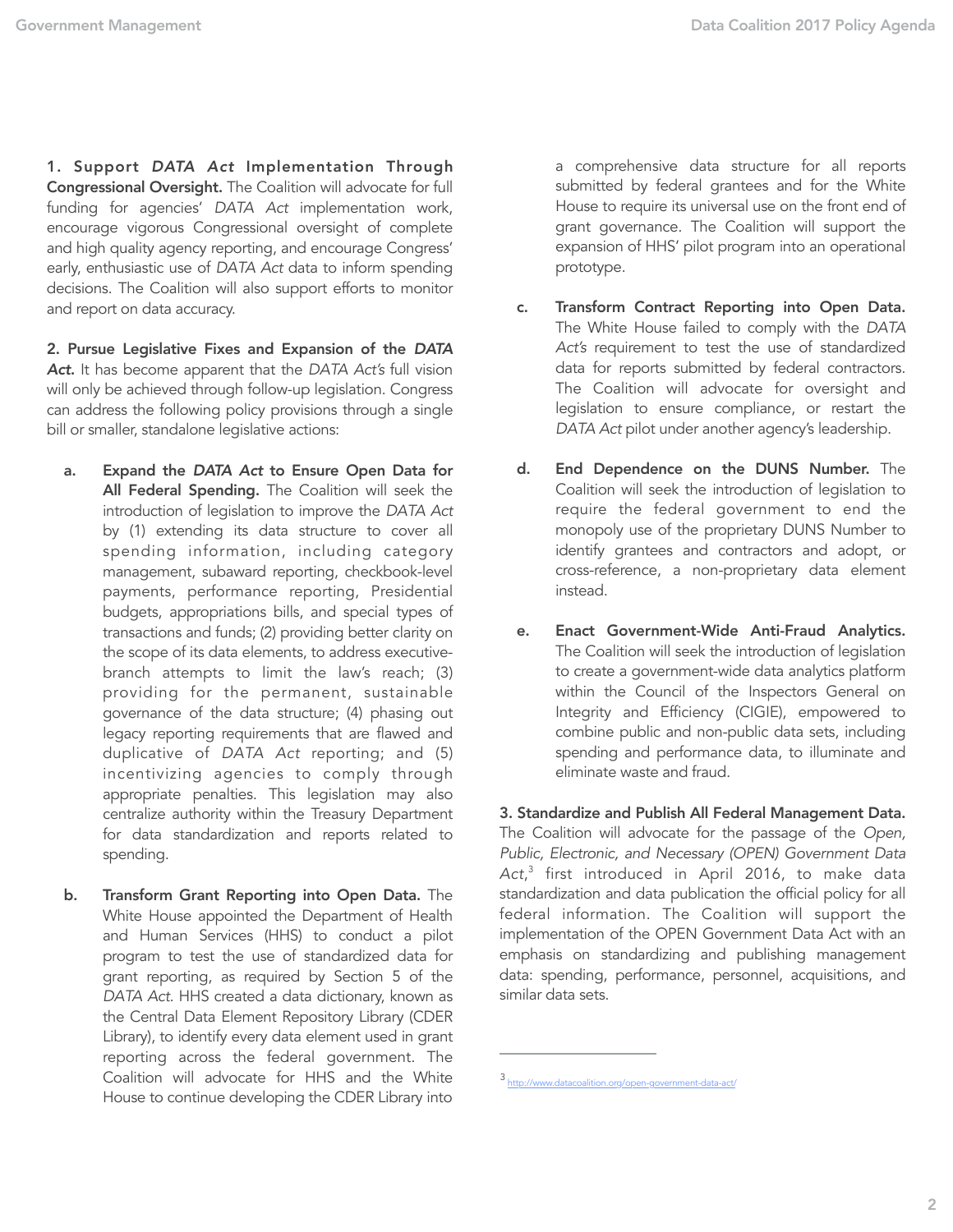## MARKETS & ECONOMY



By adopting open data standards for the information it collects from the private sector, the federal government can improve accountability to the public and investors; facilitate data-driven analysis and decision-making by agencies; and reduce compliance costs through automation. The *Financial Transparency Act*, 4 first introduced in May 2015, will provide a mandate for all federal financial regulators to transform the information they collect under the securities, commodities, and banking laws into open data.

The Data Coalition will seek the passage of the Financial Transparency Act in 2017. The Coalition will also begin designing and making the case for legislation to begin a Standard Business Reporting program, modeled on successful ones in the Netherlands and Australia, to adopt a government-wide open data structure for all reporting by the private sector.

4. Pass the *Financial Transparency Act*. The Coalition will organize and lead a broad campaign to pass and implement the Financial Transparency Act. The Coalition will gather transparency supporters, the financial and technology industries, and regulatory modernization to support the campaign.

5. Design Standard Business Reporting Legislation. The Coalition will build the case for legislation to start a Standard Business Reporting program in the United States. Such legislation would appoint a lead agency, require the creation and testing of a government-wide open data structure for all regulatory reporting by the private sector to the federal government, and provide for that data structure to be phased in for eventual universal use.

<sup>4</sup> http://www.datacoalition.org/issues/financial-industry-transparency-act/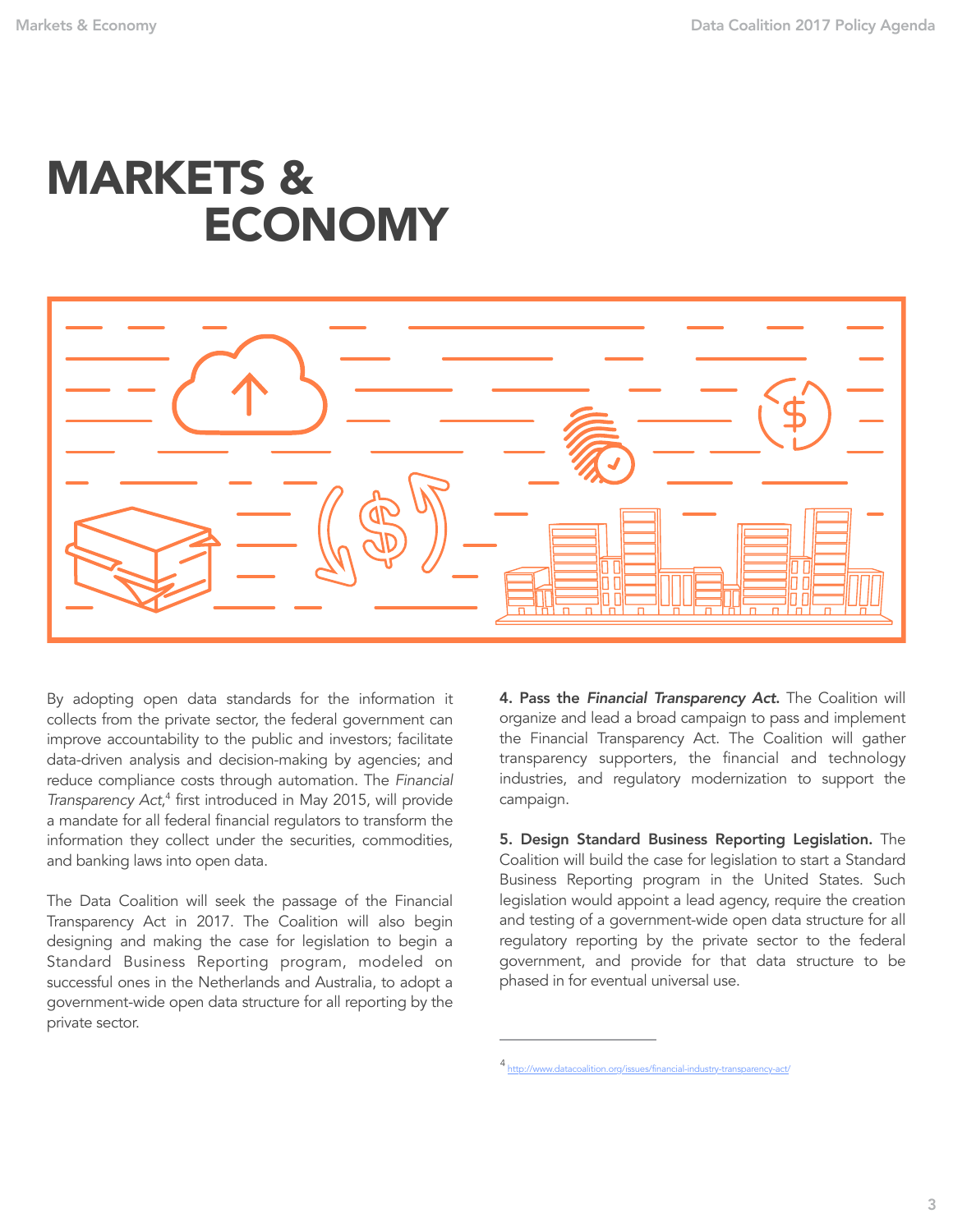



By expressing laws and bills as open data, instead of unstructured documents, Congress can ensure accountability to constituents; make lawmaking easier; and lay a foundation for automated compliance in the future. For similar reasons, the federal government should express proposed and final regulatory rules as open data. Federal courts should adopt open data for opinions and docket materials.

In 2017, the Data Coalition will seek the passage of open legislative data mandates introduced in previous sessions of Congress, the introduction of a similar mandate for regulatory materials, and reforms to open up federal court information.

6. Pass Open Data Mandates for Bills and Laws. The Coalition will advocate for the passage of open legislative data mandates first introduced in 2016, including the Searchable Legislation Act, the *Statutes at Large Modernization Act*, and the *Establishing Digital Interactive* 

*Transparency (EDIT) Act*. 5 These mandates, collectively, will commit Congress to create and use a comprehensive open data structure for bills, amendments, and enacted laws.

7. Introduce an Open Data Mandate for Regulation. The Coalition will advocate for the introduction of a mandate for a comprehensive open data structure for proposed, final, and codified regulatory rules. The legislation will direct regulatory agencies, the Office of Information and Regulatory Affairs, the Office of the Federal Register, and the Regulations.gov program office to work together to manage and publish all federal regulations as open data.

8. Introduce a Free PACER mandate. The federal court system overcharges citizens for access to docket materials on the Public Access to Court Electronic Records (PACER) system, which is maintained by the Administrative Office of the Courts. The Coalition will support Congressional oversight to press for price reductions with an ultimate goal of making court records publicly available free of charge, as open data.

<sup>5&</sup>lt;br>http://www.datacoalition.org/house-speaker-ryan-endorses-structured-legislative-data-making-open-law-vision-in